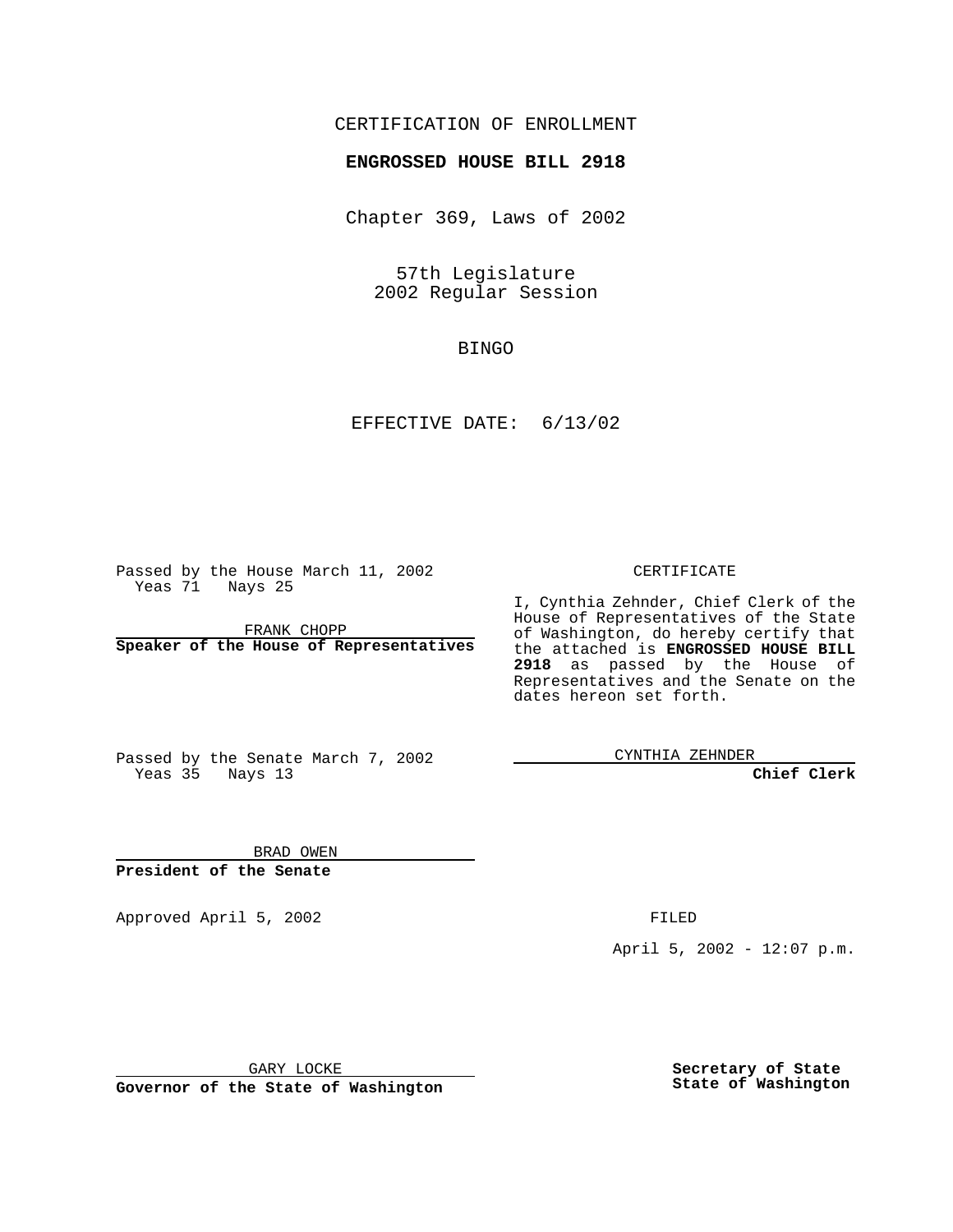## **ENGROSSED HOUSE BILL 2918** \_\_\_\_\_\_\_\_\_\_\_\_\_\_\_\_\_\_\_\_\_\_\_\_\_\_\_\_\_\_\_\_\_\_\_\_\_\_\_\_\_\_\_\_\_\_\_

\_\_\_\_\_\_\_\_\_\_\_\_\_\_\_\_\_\_\_\_\_\_\_\_\_\_\_\_\_\_\_\_\_\_\_\_\_\_\_\_\_\_\_\_\_\_\_

AS AMENDED BY THE SENATE

Passed Legislature - 2002 Regular Session

**State of Washington 57th Legislature 2002 Regular Session By** Representative Wood

Read first time . Referred to Committee on .

1 AN ACT Relating to authorizing bona fide charitable and nonprofit 2 organizations to conduct bingo; amending RCW 9.46.0205; and adding new 3 sections to chapter 9.46 RCW.

4 BE IT ENACTED BY THE LEGISLATURE OF THE STATE OF WASHINGTON:

5 **Sec. 1.** RCW 9.46.0205 and 1987 c 4 s 3 are each amended to read as 6 follows:

 "Bingo," as used in this chapter, means a game conducted only in the county within which the organization is principally located in which prizes are awarded on the basis of designated numbers or symbols on a card conforming to numbers or symbols selected at random and in which no cards are sold except at the time and place of said game, when said game is conducted by a bona fide charitable or nonprofit 13 organization ((which does not conduct or allow its premises to be used 14 for conducting bingo on more than three occasions per week and which does not conduct bingo in any location which is used for conducting 16 bingo on more than three occasions per week)), or if an agricultural fair authorized under chapters 15.76 and 36.37 RCW, which does not conduct bingo on more than twelve consecutive days in any calendar year, and except in the case of any agricultural fair as authorized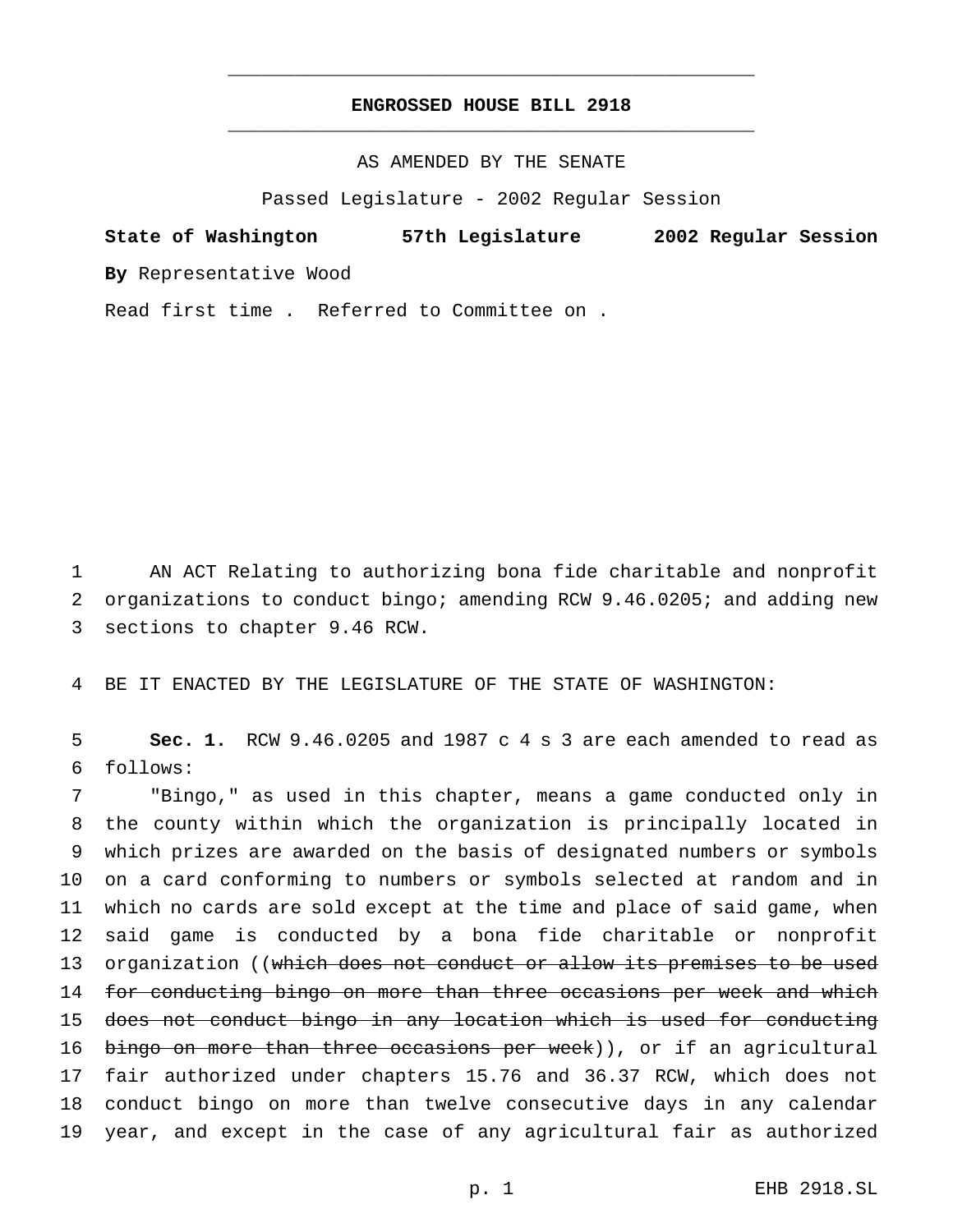under chapters 15.76 and 36.37 RCW, no person other than a bona fide member or an employee of said organization takes any part in the management or operation of said game, and no person who takes any part in the management or operation of said game takes any part in the management or operation of any game conducted by any other organization or any other branch of the same organization, unless approved by the commission, and no part of the proceeds thereof inure to the benefit of any person other than the organization conducting said game. For the purposes of this section, the organization shall be deemed to be principally located in the county within which it has its primary business office. If the organization has no business office, the organization shall be deemed to be located in the county of principal residence of its chief executive officer: PROVIDED, That any organization which is conducting any licensed and established bingo game in any locale as of January 1, 1981, shall be exempt from the requirement that such game be conducted in the county in which the organization is principally located.

 NEW SECTION. **Sec. 2.** A new section is added to chapter 9.46 RCW to read as follows:

 The commission may allow existing licensees under RCW 9.46.070(1) to share facilities at one location.

 NEW SECTION. **Sec. 3.** A new section is added to chapter 9.46 RCW to read as follows:

 An entity licensed under RCW 9.46.070(1) which conducts or allows its premises to be used for conducting bingo on more than three occasions per week shall include the following statement in any advertising or promotion of gambling activity conducted by the licensee:

 "CAUTION: Participation in gambling activity may result in pathological gambling behavior causing emotional and financial harm. For help, call 1-800-547-6133."

 For purposes of this section, "advertising" includes print media, point-of-sale advertising, electronic media, billboards, and radio advertising.